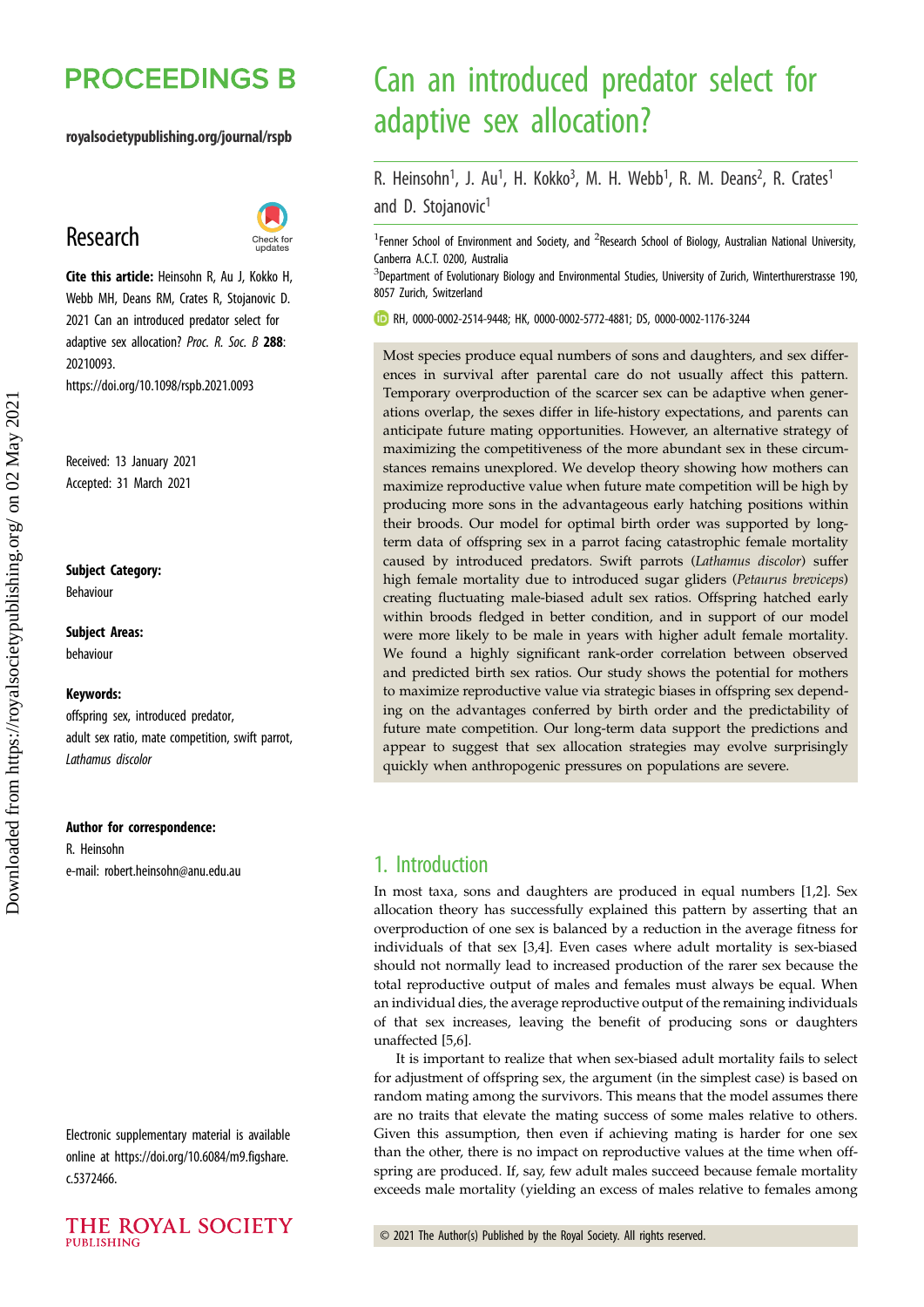2

mature individuals), then the low prospects of daughters due to mortality and the low prospects of sons due to mating difficulties exactly cancel out [[4](#page-6-0)].

Here, we point out that this cancelling out is no longer true if the prospects of sons depend on their birth order within a clutch, there are temporal dynamics where adult females are in particularly short supply in some years, and the strength of the relationship between male competitiveness and mating success varies accordingly. The logic is the following. Consider a population that has males of varying competitiveness, traceable back to their early life conditions. This setting may reward the more competitive males more strongly in certain years when achieving mating is particularly hard, while in years with a more favourable sex ratio (from the male perspective, i.e. many females), males may succeed relatively independently of their competitiveness. This argument requires that mating indeed becomes rather evenly distributed when the adult sex ratio is relatively balanced, which is likely for a pair-breeding species: female scarcity means that many males are bound to fail to secure a mate, while a sex ratio close to 1 : 1 means that most or even all males can succeed.

Our argument is similar to the Trivers–Willard hypothesis, where mothers capable of investing more in particular offspring should favour the production of the sex for which an increase in quality helps them in later mate competition [\[7](#page-6-0)–[9\]](#page-6-0). However, our model replaces the causality that is based on the variable condition of mothers with two factors: within-clutch differences in birth order having an impact on condition [\[10,11\]](#page-6-0) and the fact that the condition of males matters more, or less, depending on how many females have survived to be available as mates. This latter factor means that we also identify a new causal route to the finding that sex-specific mortality that differs predictably across cohorts, either cyclically or by perturbation, may allow mothers to make adaptive adjustments towards the offspring sex that will have more future mating opportunities [[12,13](#page-6-0)]. Our model thus extends recent analyses that seek the specific circumstances under which sex-biased mortality after parental investment influences the birth sex ratio [[14,15](#page-6-0)].

It is common in birds for earlier hatched offspring to have a head start in growth and development [\[16](#page-6-0),[17\]](#page-6-0), and this 'silver spoon effect' [\[18](#page-6-0)] may confer advantages in later mate competition if the offspring are male. Mothers have been shown to use the silver spoon effect to promote the fitness of male offspring in size dimorphic species where the larger sex receives a greater advantage by hatching earlier [\[19](#page-6-0)–[23](#page-6-0)] and in size monomorphic species with polygamous mating systems in which males benefit in terms of later mating success if hatched early in the sequence [\[11,24](#page-6-0)–[27\]](#page-6-0). Hatching order may be less important for female offspring because it is typically easier for females to find a mate [[4](#page-6-0)]. This is especially true in birds where adult sex ratios are usually male biased as a result of female-biased adult mortality [\[28](#page-6-0)], although it is important to note that the early life environment itself can also affect the lifetime reproductive and sex allocation strategies of females [[29\]](#page-6-0). If this means intense male, but not female, competition for mates, the question arises as to whether a parent should bias offspring sex ratios such that early laid eggs are disproportionately male, and later eggs female?

Intuition suggests that the strength of selection on such a strategy depends on the predictability of the intensity of future sexual competition. Here we identify and analyse a system in which extraordinarily high, but spatially variable, adult female mortality leads to predictable variation of future mate competition. Critically endangered swift parrots (Lathamus discolor) suffer greater than 50% female mortality per year due to an introduced mammalian predator, the sugar glider (Petaurus breviceps), that accesses the nest hollows and kills females while they incubate eggs [\[30](#page-6-0)]. High predation on females is causing both severe population decline and strongly biased adult sex ratios (greater than or equal to 73% male) [[31,32](#page-6-0)]. The birds are nomadic and gain a limited reprieve from sugar glider predation in years when ephemeral food resources allow them to nest on predator-free islands [[33,34\]](#page-6-0). The highly variable rate of sugar glider predation on females (0–100% of nests) between years and sites [[30\]](#page-6-0), but not males together with an iteroparous life cycle, mean that males born in different years compete in the same mating pool later, while females born in different years contribute to the pool too, but less so when the year has been preceded by a poor survival year for females. Sugar gliders were introduced to swift parrot habitat relatively recently (mid nineteenth century [[35\]](#page-6-0)), which might suggest that females are unlikely to have evolved adaptive responses to this predator; nonetheless, the conditions per se (predictable variation in mating difficulties [\[12](#page-6-0)]) are suited to such responses evolving.

Here, we produce a simple reproductive value model (with no spatial movement between sites), as well as a spatial model variant tailored to the life history of these birds, to examine the fitness benefits of biasing early hatched offspring towards males in breeding seasons when predation on adult females is high. We then use the sex of over 500 nestlings over 7 years with highly variable rates of predation on breeding females to test the model predictions.

## 2. Material and methods

### (a) Study species

Swift parrots are migratory birds that breed along the eastern seaboard of the large island of Tasmania south of mainland Australia, as well as two smaller islands (Bruny and Maria) ([figure 1\)](#page-2-0) [\[36\]](#page-6-0). Swift parrots are nomadic within their breeding range to the extent that breeding may occur each year anywhere in eastern Tasmania where an appropriate combination of habitats (ephemerally flowering Eucalyptus globulus and E. ovata) and nesting habitat (tree cavities in the old-growth forest) occurs [\[33,34](#page-6-0)]. Population genetic studies confirmed that the population is panmictic with individuals likely to move between, and also spread out to use, different breeding locations within and between years [[37](#page-6-0)]. Swift parrots are sexually monomorphic [[38](#page-6-0)], lay a median clutch of four eggs (range = three to six eggs), and are socially, but not genetically, monogamous [[31](#page-6-0)].

Sugar gliders are native to continental Australia, but were introduced to Tasmania in the nineteenth century [\[35,39](#page-6-0)[,40\]](#page-7-0). They are now present at all swift parrot breeding sites thus far monitored on the main island of Tasmania, although rates of predation on breeding females vary considerably depending on forest cover (fragmented landscapes have higher predation due to sugar gliders) [\[30\]](#page-6-0). Sugar gliders are absent from Bruny and Maria Islands where the swift parrots sometimes breed [\[30\]](#page-6-0) ([figure 1\)](#page-2-0). The data reported here were collected over seven breeding seasons (October–February) from 2010 to 2016 and included breeding sites where annual predation rates on breeding females ranged from 0% to 54%. We tested the predictions from our sex allocation models using the sexes of 501 nestlings over 161 broods.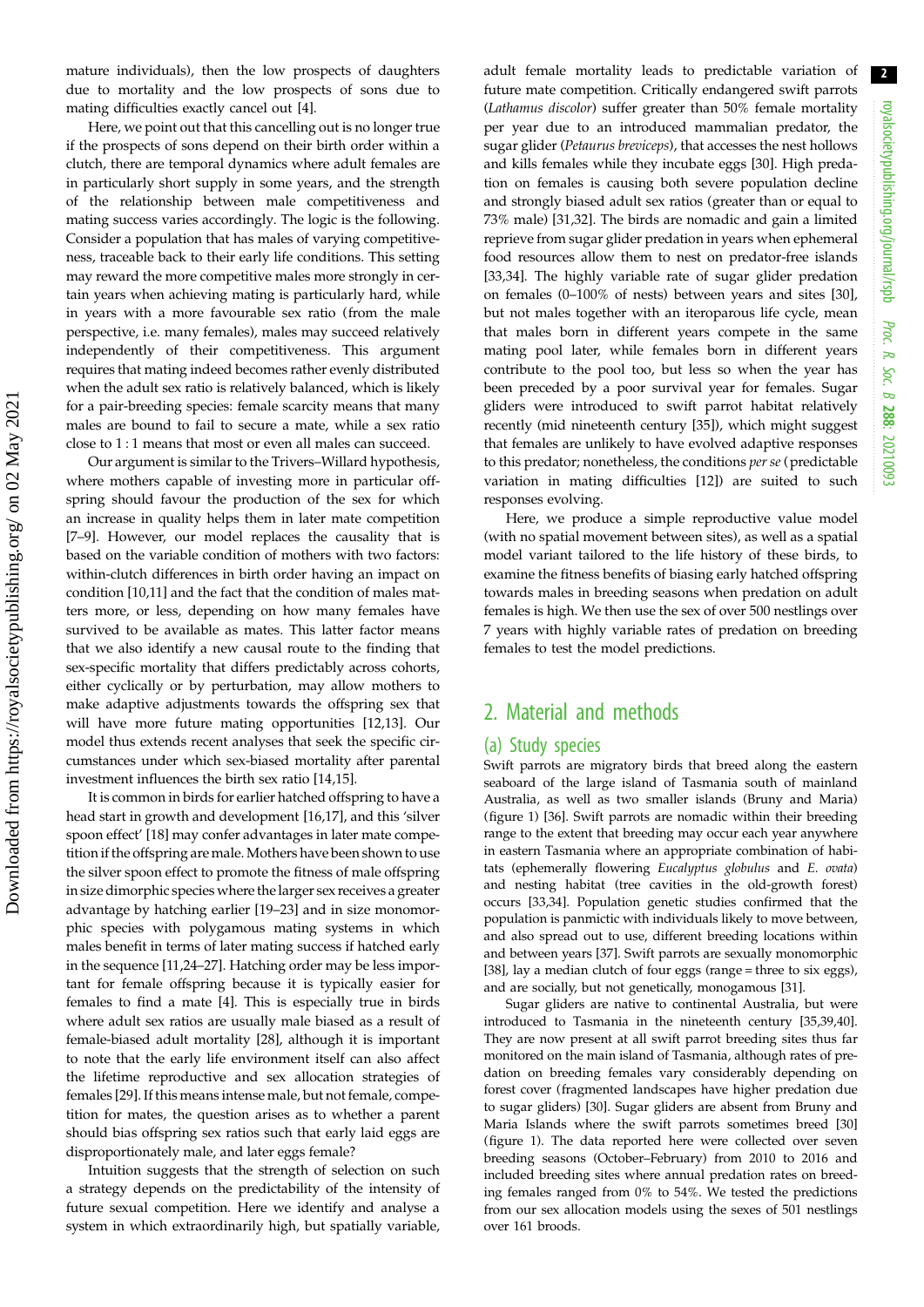3

<span id="page-2-0"></span>

Figure 1. Map of the study area in Tasmania, Australia. Low predation sites included North Bruny Island (BN, no sugar glider predation on nesting females,  $n = 38$  nests), South Bruny Island (BS, no sugar glider predation,  $n = 20$  nests), Buckland (BU, predation rate = 0.08,  $n = 19$ ), Meehan Range (ME, predation rate  $= 0.14$ ,  $n = 9$ ) and Wielangta (WI, predation rate  $= 0.17$ ,  $n = 7$ ). High predation sites included Southern Forests (SF, predation rate = 0.50,  $n = 16$ ), Rheban (RH, predation rate = 0.50,  $n = 6$ ) and Eastern Tiers (ET, predation rate  $= 0.54$ ,  $n = 29$ ).

## (b) Field and laboratory methods

Field and molecular methods are outlined in [[30,31\]](#page-6-0). In brief, nest hollows in eight key breeding areas across eastern Tasmania were identified using behavioural cues of swift parrots and accessed using single rope climbing techniques. Nests were climbed while females were incubating eggs to ascertain clutch size. Nestling swift parrots were temporarily removed from their nests and blood was collected using brachial venepuncture and stored on FTA paper (Whatman) or in ethanol. DNA was extracted and used to genotype and molecularly sex all nestlings [\[31](#page-6-0)]. Data on both offspring sex and paternity (single versus multiple) were obtained for a subset of 273 nestlings from 91 broods [\[31\]](#page-6-0).

We used the site-specific predation rates reported in [\[30,31\]](#page-6-0). In brief, we recorded the success or failure of all nest cavities visually using tree climbing and camera traps. Using the program MARK [\[41](#page-7-0)], we calculated daily nest-survival rates for eight regions, and converted these to the true nest-survival rate over the course of the 60-day nesting period. Sites and site-specific annual predation rates for breeding females (proportion killed) are provided in figure 1. This research was carried out under ANU Ethics protocol A2017/ 38 and under research license from the Tasmanian Government (Department Primary Industry, Parks, Water and Environment).

## (c) The models

#### (i) The non-spatial model

Our non-spatial model investigates the reproductive value increase of early hatched (hatched first or second in sequence) males relative to later-hatched males (hatched third or later), as adult female mortality increases. We compute the value for a scenario involving 10 000 nests, each with four eggs and 1 : 1 sex ratio across all eggs, thus we investigate reproductive values of 10 000 early hatched males competing against 10 000 later-hatched males. Note that this simple model does not yet assume any sex ratio biases, instead we simply examine how an assumed advantage of early hatched males translates (or fails to translate) into a higher reproductive value, depending on female availability. See the electronic supplementary material for the full development of the non-spatial model.

#### (ii) The spatial model

The spatial model considers sex allocation with respect to hatch order tailored to the life history of L. discolor. Swift parrots breed once a year, producing an average brood of four eggs; in the model, we assumed the clutch size to be four. Birds breed on mainland Tasmania and in some years part of the population breeds on offshore islands; in the model, this translates to 50% of years being 'island years' during which 30% of the population was assumed to use islands while the remaining 70% remained as breeders on the mainland. In non-island years, all individuals bred on the mainland (these assumptions reflect observations over long-term field studies [[33](#page-6-0)]). On mainland Tasmania, predation by the introduced sugar glider during nesting results in higher female mortality than male mortality. On offshore islands, there is no sex bias in mortality because sugar gliders are not present. In the models, we had four versions of this: we either included the female-biased mortality on islands or not, and we allowed sex allocation to depend on current location (mainland versus island) or not (see electronic supplementary material, table S1). The chosen annual mortality values (20%, 60%) reflect field data [\[30,32](#page-6-0)]. Across all four scenarios, the early hatched males had a mild (20%) competitive advantage over later-hatched males, but for this advantage to be realized there have to be fewer females in the population than males (otherwise all males mate even if some are less competitive). On average, therefore, we expect there to be little selection to adjust sex ratios in those scenarios where females never suffer higher mortality than males, but even here demographic stochasticity may cause (mild) mate shortages for either sex. See the electronic supplementary material for the full development of the spatial model. Models and simulations were constructed using MATLAB 2016b software [[42](#page-7-0)].

### (d) Statistical analyses

We used linear mixed models to analyse the effect of hatch order on the body condition of 538 swift parrot nestlings over 7 years. Details of how body condition was measured, and model selection, are given in the electronic supplementary material.

Nestlings were assigned a binary response for sex  $(1 = male,$  $0 =$  female) and the variates associated with nestling sex were analysed using generalized linear mixed models with logit link function using package lme4 v. 1.2.21 [[43,44\]](#page-7-0). We tested for the effect of hatch rank (one-four, continuous variable), clutch size and the site-specific predation rate on nesting females. Time of season (i.e. Day) was tested and controlled for in all analyses by including as a covariate the number of days since the first breeding attempt by any bird within the same season. Nest hollows were not usually reused within or between seasons and were only used once in each analysis here. Adults were banded (ringed) opportunistically and the number of banded birds was a small proportion (less than 10%) of the population each year. No banded individuals were studied repeatedly between seasons. Study site and year were included as random terms in all models. A saturated model was first fitted, including all two-way interactions excluding the study site. Non-significant interaction terms were then removed from the model, which was then dredged using MuMIn v.1.43.17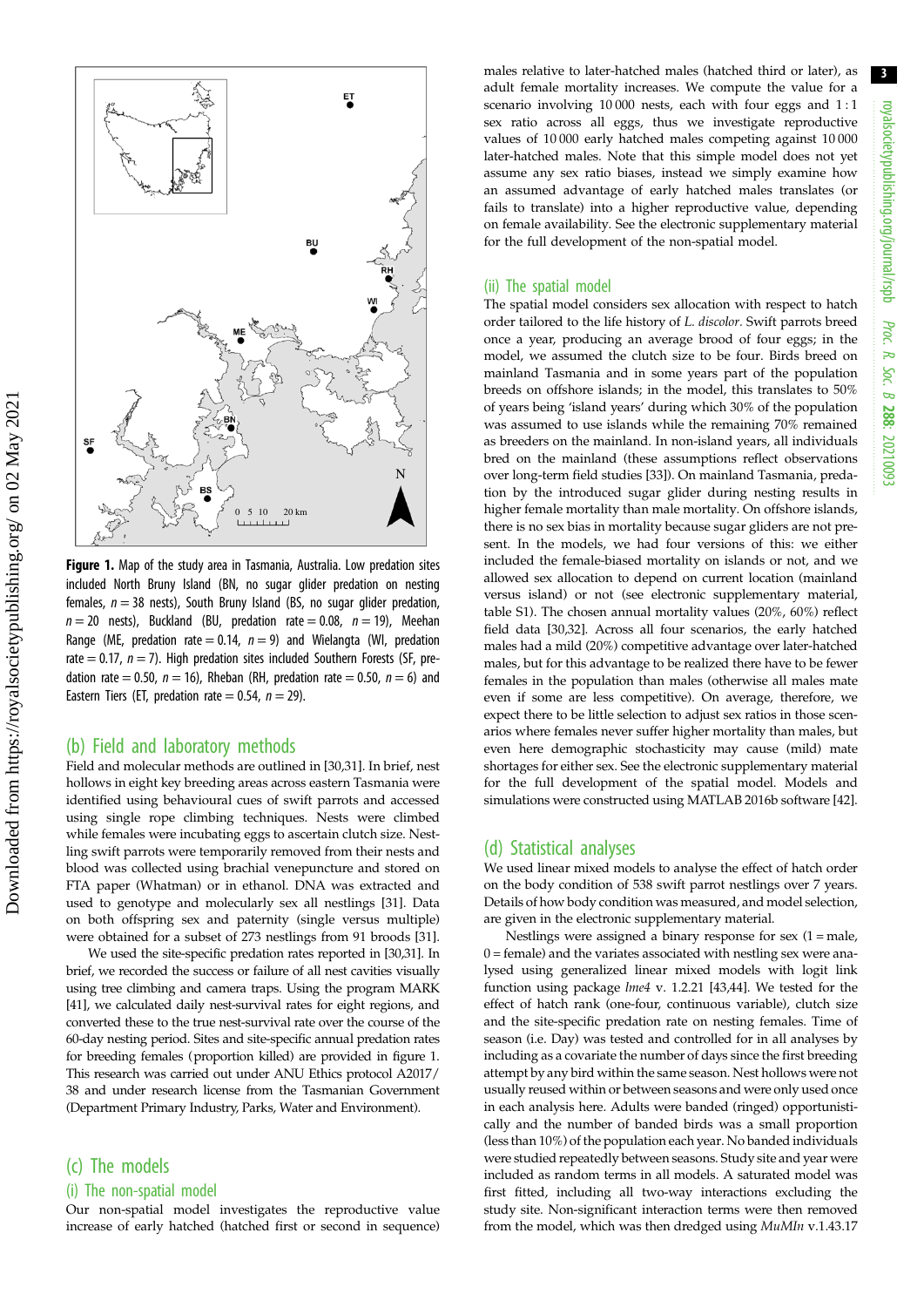4 royalsocietypublishing.org/journal/rspb royalsocietypublishing.org/journal/rspb Proc. R. Soc. $\sigma$ 288: 20210093

[\[43,45](#page-7-0)] to identify the five most parsimonious models based on the lowest Akaike information criteria values with correction for small sample size (AICc).

Nestling survival was similarly assigned a binary response  $(1 =$  survived to fledging) and analysed as above with the addition of offspring sex as a fixed effect. All statistical analyses were conducted in R [\[46\]](#page-7-0).

## 3. Results

## (a) Model predictions

Our non-spatial reproductive value model predicts that it is possible for mothers to maximize the reproductive value of their brood by biasing the sex of early hatched young towards males if the mortality of adult females is high [\(figure 2](#page-4-0)a). The same model indicates that the increase in reproductive value via this mechanism ceases to occur if female and male lifespans are equal (note that we assume no difference in maturation rate, which potentially maintained such differences in an earlier study on kestrels [\[11\]](#page-6-0)). Our spatial model, tailored explicitly to the highly variable site-specific mortality experienced by wild swift parrots, mirrored these predictions by tracking a single population's evolution when the choice of breeding locations varies over the years, leading to different primary sex ratios produced in different years. When the model did not differentiate between island and mainland sites the sex ratio of early hatched offspring in the simulations eventually became male biased. This happened more quickly when predation on females was higher than for males (figure  $2b,d$ ). However, when females bred at both island (low predation) and mainland (high predation) sites the sex ratio of early hatched nestlings was predicted to become more male biased at the island sites but not on the mainland (figure  $2c,e$ ). The male bias in early hatched offspring evolved more quickly in the model when predation on breeding females was higher than that for males ([figure 2](#page-4-0)c).

## (b) Nestling condition

Our data supported the major premise of the above models that early hatched nestlings are likely to have higher reproductive value because they receive an advantage in terms of fledging in better body condition. The best model of body condition index (BCI) included an effect of ordinal hatch order and an effect of year of birth. The models tested and their AICc scores are shown in electronic supplementary material, tables S2 and S3. The effect of hatch order is shown in [figure 3.](#page-5-0)

## (c) Nestling sex

The overall brood sex ratio (proportion males) of 0.52 did not differ significantly from parity (one-tailed binomial test,  $p = 0.17$ ). However, our results provide strong support for the key model prediction that females in high predation sites should bias the sex ratio of early hatched nestlings within broods towards males ([figure 2](#page-4-0)c). The best model included the terms Hatch rank, predation level, Time of season (Day), Year of study, and the interactions Hatch rank \* predation level and Day \* Year of study. The Hatch rank \* predation level interaction was included in each of the top five models  $(\Delta AICc = 0.68, Wi = 0.32, electronic sup$ plementary material, tables S4 and S5), and raw data showing this effect are plotted in [figure 4](#page-5-0)a. Importantly, and in keeping with the prediction above, [figure 4](#page-5-0)a shows that females at low predation sites on islands and the mainland did not show biases in the sex ratio for early hatched offspring. A highly significant rank-order correlation confirmed that differences in the birth sex ratio between early (those hatched first and second) and late hatched (third or later) nestlings increased as predation on adult females increased  $(t = 7.61, p < 0.001,$  bootstrapped  $r = 0.962 \pm 0.03$ s.e., 1000 samples, [figure 4](#page-5-0)b).

Our data did not support alternative hypotheses that might account for male bias among early hatched nestlings. Although included in the top models selected by AICc (electronic supplementary material, tables S4 and S5) the time within breeding season ('day' after the first clutch initiated) was not significant ( $p = 0.99$ ). The interaction between day and hatch rank was not included in the best model (electronic supplementary material, table S5). Similarly, there was no evidence that mothers favour either sex in any hatch position (first to last) to maximize nestling survival (electronic supplementary material, table S6). There was no evidence that nestlings were more likely to be male if they were progeny at nests with extra-pair mating for any particular hatch rank ( $p = 0.235$ ).

## 4. Discussion

The severe predation on breeding female swift parrots [[32\]](#page-6-0) presents an unusual opportunity to study the impacts of perturbations in the adult sex ratio on sex allocation strategies. In principle, it is already known that mothers can optimize fitness by manipulating offspring sex based on the differential benefits of birth order [[10,11](#page-6-0),[25,27\]](#page-6-0). Our study investigated this effect in a system where adult sex ratios vary depending on the choice of breeding location and the consequent mortality risk for females, leading to subsequent variation in the intensity of competition between males. Our long-term field data supported the predictions of our models by showing that male offspring were favoured early in the hatching sequence in breeding seasons when adult mortality was especially high for females ([figure 4](#page-5-0)). The models demonstrated proof-of-principle, but did not specify the timescale required for such traits to evolve, and support for their predictions was correlational. Nonetheless, the fit of the data to the predictions appeared to be robust, with the tendency towards males in early hatched positions occurring less in low predation sites regardless of whether they were on mainland Tasmania or offshore islands.

Our models make two key assumptions. The first one is the 'silver spoon' effect of hatching first [[18\]](#page-6-0), which we assume to increase a nestling male's body condition and later competitiveness. There is a wide-spread trend to this effect across species [\[16,17](#page-6-0)[,47](#page-7-0)] and it is supported in swift parrots by our long-term data showing that nestlings hatched early in the sequence fledged with better body condition ([figure 3](#page-5-0)).

The second key assumption is that, despite the recency (mid-nineteenth century [\[35](#page-6-0)]) of the invasive predator causing female mortality to exceed greatly male mortality (depending on the breeding site chosen by the population each year), females have evolved to adjust the sex ratio of early eggs in the appropriate direction. The genetic mechanisms underpinning sex allocation are still poorly understood [\[48,49](#page-7-0)], and our more complex and best-supported model ([figure 2](#page-4-0)c) assumes that a breeding female can modify offspring sex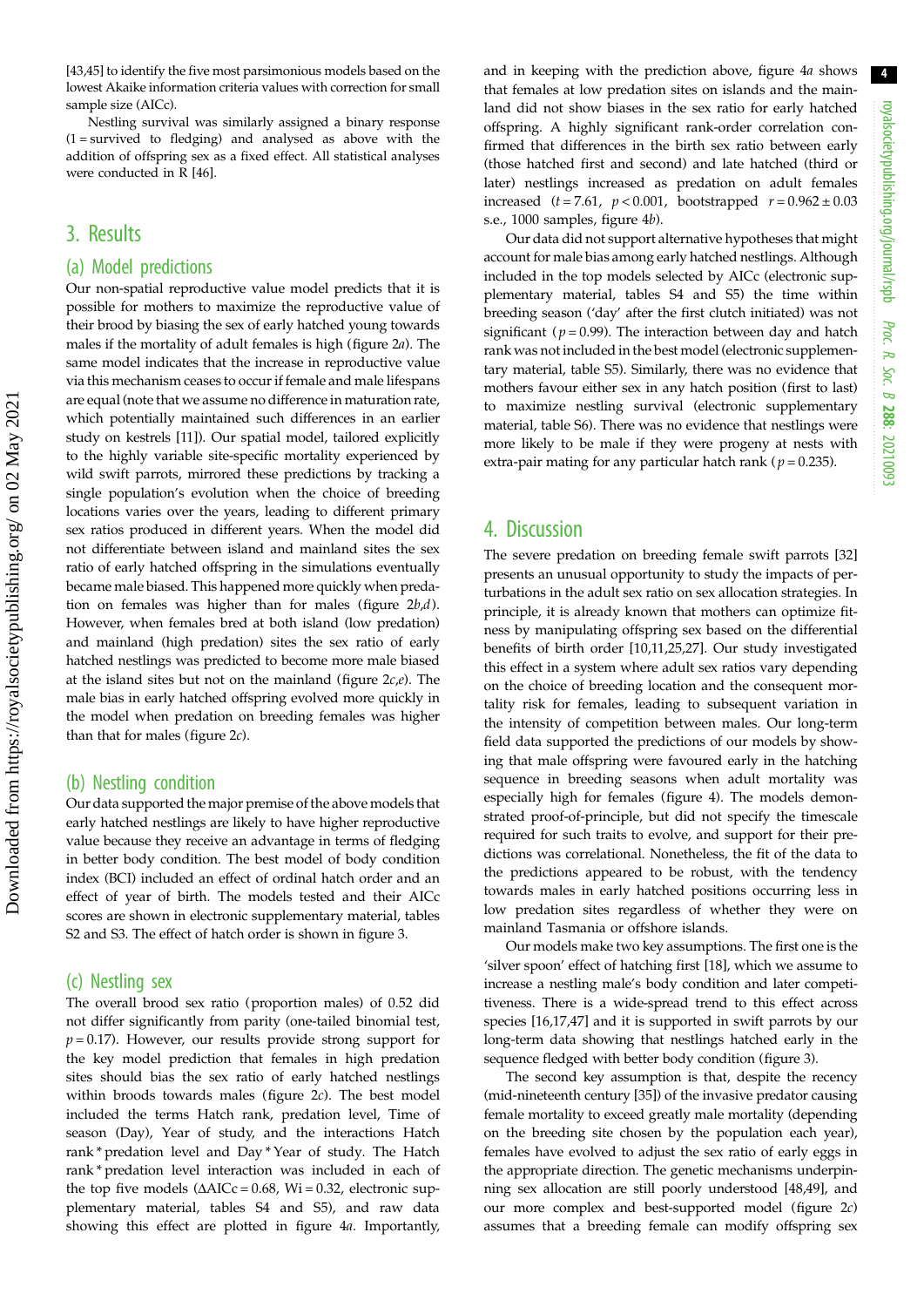<span id="page-4-0"></span>

Figure 2. Predictions from reproductive value model and spatial model tailored to the life history of swift parrots. (a) Ratio of reproductive values of early hatched to later-hatched males (V<sub>1</sub>/V<sub>+</sub>) against increasing female survival s (expressed as a proportion of male survival). Output for three values of  $\alpha$  (relative competitiveness, 0.2, 0.5, 0.8) is shown. Values are shown where s ranges from 0 to 0.99 in steps of 0.01.  $(b-e)$  Predictions from four modelled scenarios over 10 000 years of the birth sex ratio of early versus late hatched nestlings ( $\pm$ s.e.). Scenarios 1 and 2 (b,c) reflect the higher mortality on adult females than males when the birds breed at mainland Tasmanian sites. Scenarios 2 and 4 (c,e) allow offspring sex ratios on islands (low female mortality) and at mainland Tasmanian sites (high female mortality) to evolve independently (three traits instead of two). Scenario 2 (c), where females can evolve to allocate sex of offspring differentially depending on whether they breed at high or low predation sites, provides the key prediction that females at high predation sites will bias the BSR of early hatched offspring towards males. (Online version in colour.)

depending on information about the extent of future mating competition derived from current breeding circumstances. The field data suggest mothers are capable of doing this, since the extent of sex bias was found to depend on breeding in risky versus non-risky areas. The panmictic nature of the species and the likelihood that the birds cannot predict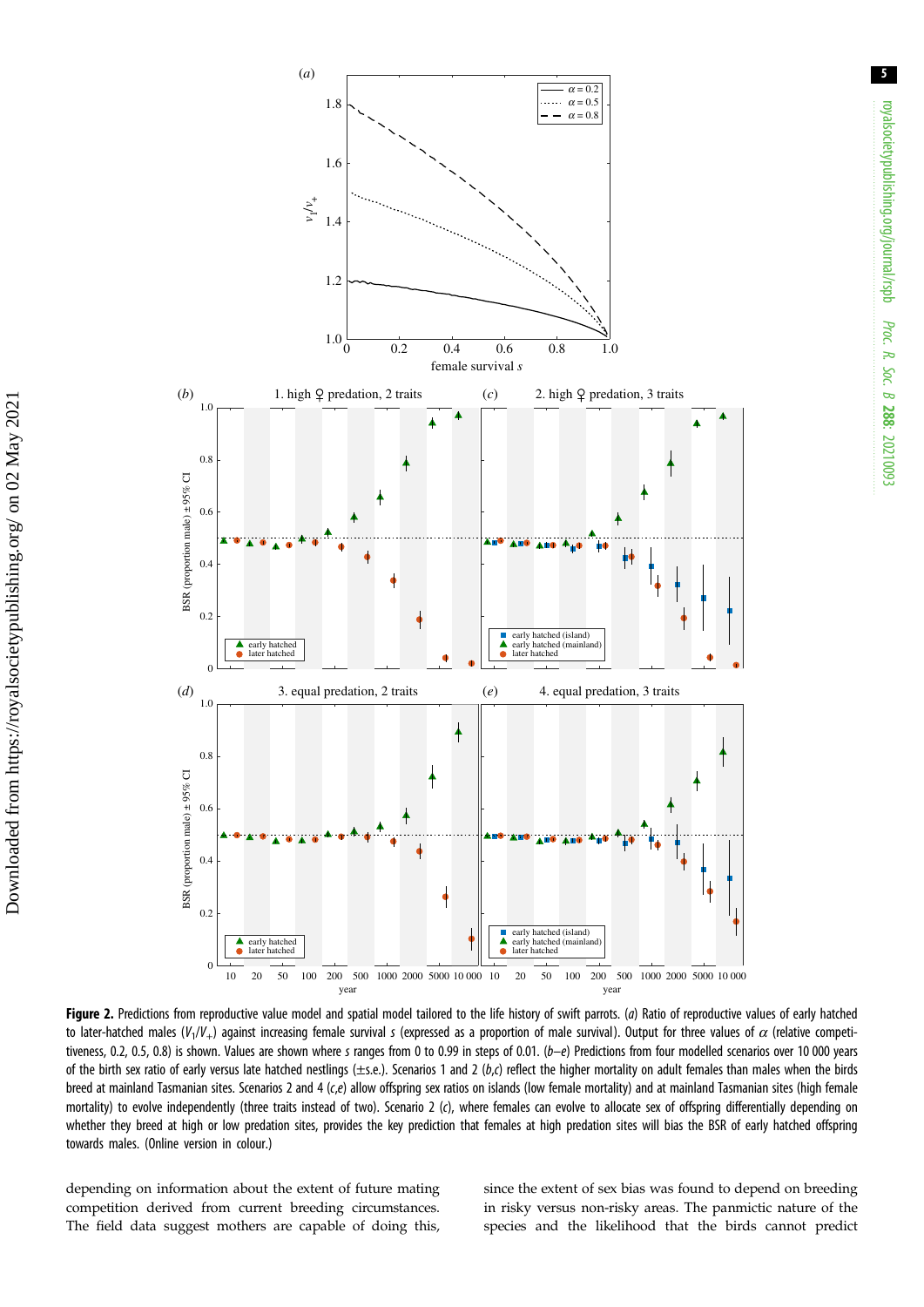<span id="page-5-0"></span>

**Figure 3.** Mean body condition index (BCI)  $\pm$  s.e. against hatch order of eggs in swift parrot clutches.

where they will breed in subsequent years also suggests that females adjust sex allocation in response to the impact of female mortality in one season on the whole population in subsequent years.

This raises the question of the mechanism, should the pattern prove robust: what is the cue that provides the breeding females with critical information concerning the extent of local predation [\[4](#page-6-0)]? Given that swift parrots are not very long lived (maximum lifespan 8.8 years [\[50](#page-7-0)]), and individuals breed at just one site per year, and that there are multiple areas to choose from, it is unlikely that individual-level learning of predation risk can take place—especially since the most dramatic learning event (an actual attack on an incubating female) typically does not lead to the now 'informed' female surviving. One alternative is that they use the extent of current male–male competition, particularly the number of unpaired males seeking copulations [\[31](#page-6-0)] as a guide to the extent of likely future mate competition. Male–male competition has been shown to be more intense with higher rates of polyandry observed at the sites where predation on females is highest [[28\]](#page-6-0). Another plausible proximate mechanism is that females alter their sex ratios in response to higher stress in high predation sites, especially if they are aware of higher predator density or subject to more attacks. Glucocorticoids are known to influence offspring sex ratios in various birds species [\[51](#page-7-0)] and could account for the apparently fast evolutionary change in swift parrot sex allocation (see below) but it is unclear how such a mechanism would produce a bias only in early hatched offspring.

Finally, there is the question of how rapidly a sex ratio bias can evolve. Due to the lack of information regarding genetic architecture, the cues used by females, or any ancestral (prior to the invasion of the predator) sex ratio patterns, we cannot offer a test that would investigate the match between model predictions and data regarding the timeline for adaptive sex allocation to evolve. We, therefore, consider our models and data to be a proof-of-principle study, demonstrating the plausibility of the argument that flexible sex allocation has evolved since the advent of extreme sex-biased mortality in swift parrots in historical times (e.g. between 100 and 250 years, [figure 2](#page-4-0)c). The predator responsible for heightened mortality of breeding females was introduced to Tasmania in the mid-nineteenth century and probably took several decades to spread throughout the state and impact widely on swift parrots [[35,39](#page-6-0)[,40](#page-7-0)], leaving at least a century for selection to lead to the patterns of sex allocation observed in this study.



Figure 4. Birth sex ratios, showing the effects of hatch rank and predation rate on adult females. (a) Birth sex ratio (BSR, or proportion sons) against nestling hatch rank at sites on offshore islands (two sites with no predation on adult females by sugar gliders), mainland sites with low sugar glider predation (three sites with less than 17% female mortality/year) and mainland sites with high sugar glider predation (three sites with greater than 50% female mortality/year). (b) Difference in BSR (proportion males) between early hatched (first  $+$  second) and late hatched (third or later) nestlings against the annual predation rate of nesting adult females at eight ephemeral breeding locations in Tasmania. Data are from 501 nestlings (161 broods) breeding at eight sites over 7 years.

In any case, the study confirms that there is no response to heightened female mortality that would take the form of overproduction of females, regardless of the desirability of such a response from the angle of conservation. Sex ratio theory has proven efficacy for the practical management of some threatened populations [[52,53](#page-7-0)], but in this case, does not lead to any obvious options for slowing the dramatic decline identified for swift parrots [[28](#page-6-0),[29\]](#page-6-0).

Ethics. This research was carried out under ANU Ethics protocol A2017/38.

Data accessibility. The datasets and annotated R and MATLAB scripts supporting this article are available from the Dryad Digital Repository:<https://doi.org/10.5061/dryad.p8cz8w9q4> [[54\]](#page-7-0).

Authors' Contributions. R.H. and H.K. designed the research; D.S. and M.H.W. performed the fieldwork; H.K. led model formulation with assistance from J.A. and R.M.D. R.H. analysed the data and wrote the initial manuscript with J.A. R.C. assisted with data analysis. Competing interests. We declare we have no competing interests.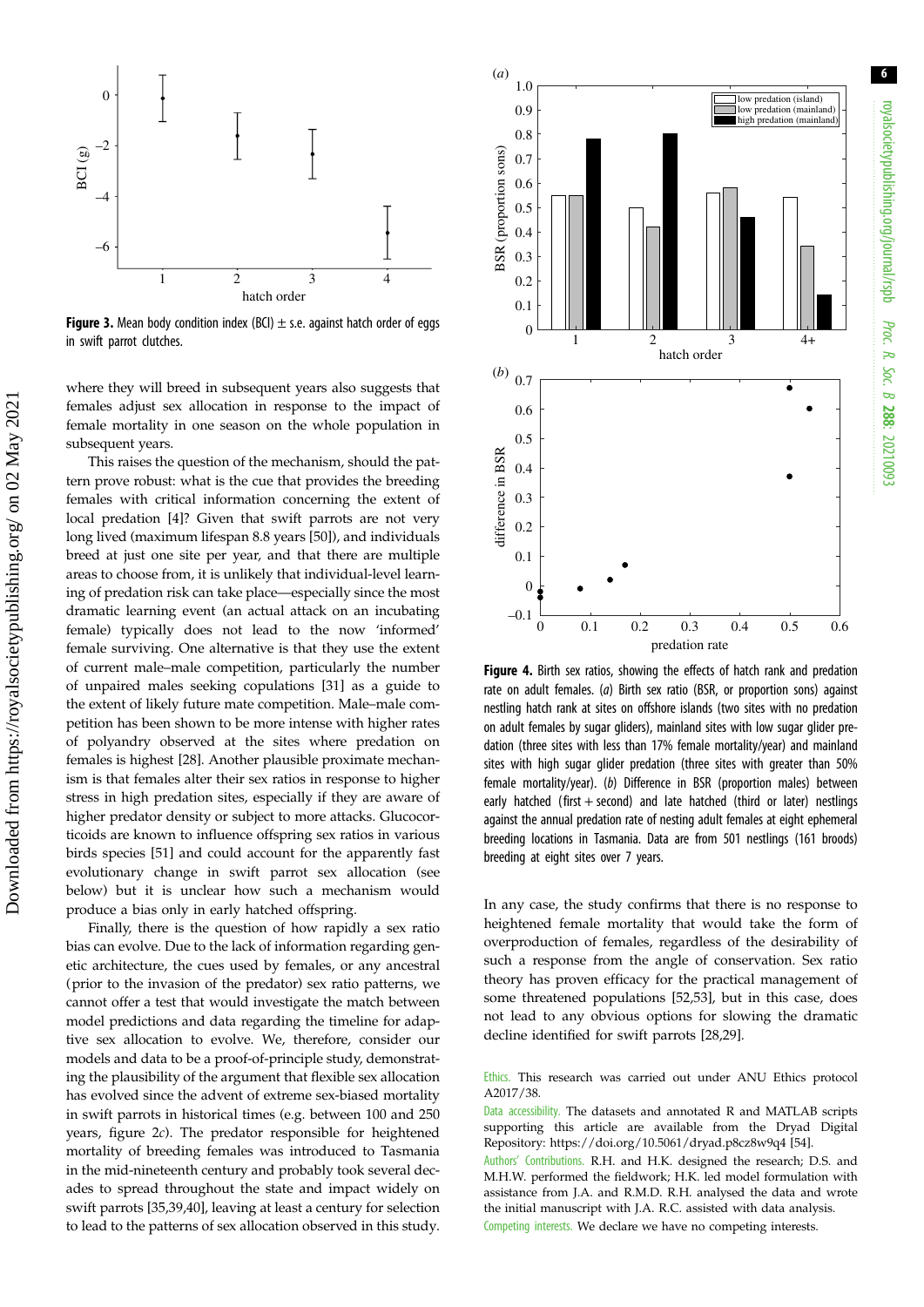royalsocietypublishing.org/journal/rspb royalsocietypublishing.org/journal/rspb Proc. R. Soc. $\sigma$ 288: 20210093

7

<span id="page-6-0"></span>Funding. This research was funded by an Australian Research Council Discovery Grant (DP140104202) and the National Environmental Science Programme.

Acknowledgements. The authors thank the Australian Research Council and The National Environmental Science Programme for funding, H. Cook and G. Olah for laboratory and field assistance and N. Langmore and J. Henshaw for helpful comments on the manuscript. Permission and ethical approval for this work were granted by the Tasmanian Government, the Weetapoona Aboriginal Corporation and the ANU Animal Ethics Committee.

## References

- 1. Clutton-Brock TH. 1986 Sex-ratio variation in birds. Ibis 128, 317–329. ([doi:10.1111/j.1474-919X.1986.](http://dx.doi.org/10.1111/j.1474-919X.1986.tb02682.x) [tb02682.x](http://dx.doi.org/10.1111/j.1474-919X.1986.tb02682.x))
- 2. Clutton-Brock TH, Iason GR. 1986 Sex-ratio variation in mammals. Q. Rev. Biol. 61, 339–374. [\(doi:10.](http://dx.doi.org/10.1086/415033) [1086/415033](http://dx.doi.org/10.1086/415033))
- 3. Fisher RA. 1930 The genetical theory of natural selection. Oxford, UK: Oxford University Press.
- 4. West SA. 2009 Sex allocation. Princeton, NJ: Princeton University Press.
- 5. Kokko H, Jennions MD. 2008 Parental investment, sexual selection, and sex ratios. J. Evol. Biol. 21, 919–948. ([doi:10.1111/j.1420-9101.2008.01540.x\)](http://dx.doi.org/10.1111/j.1420-9101.2008.01540.x)
- 6. Leigh EG. 1970 Sex ratio and differential mortality between the sexes. Am. Nat. 104, 205-210. [\(doi:10.1086/282650](http://dx.doi.org/10.1086/282650))
- 7. Clutton-Brock TH, Albon SD, Guinness FE. 1984 Maternal dominance, breeding success, and birth sex ratios in red deer. Nature 308, 358–360. [\(doi:10.1038/308358a0\)](http://dx.doi.org/10.1038/308358a0)
- 8. Leimar O. 1996 Life-history analysis of the Trivers and Willard sex-ratio problem. Behav. Ecol. 7, 316–325. ([doi:10.1093/beheco/7.3.316\)](http://dx.doi.org/10.1093/beheco/7.3.316)

Downloaded from https://royalsocietypublishing.org/ on 02 May 2021

Downloaded from https://royalsocietypublishing.org/ on 02 May 2021

- 9. Trivers RL, Willard DE. 1973 Natural selection of parental ability to vary the sex ratio of offspring. Science 179, 90–92. ([doi:10.1126/science.](http://dx.doi.org/10.1126/science.179.4068.90) [179.4068.90\)](http://dx.doi.org/10.1126/science.179.4068.90)
- 10. Carranza J. 2004 Sex allocation within broods: the intrabrood sharing-out hypothesis. Behav. Ecol. 15, 223–232. ([doi:10.1093/beheco/arh004](http://dx.doi.org/10.1093/beheco/arh004))
- 11. Pen I, Weissing FJ, Daan S. 1999 Seasonal sex ratiotrend in the European kestrel: an evolutionarily stable strategy analysis. Am. Nat. 153, 384–397. [\(doi:10.1086/303183](http://dx.doi.org/10.1086/303183))
- 12. Kahn AT, Kokko H, Jennions MD. 2013 Adaptive sex allocation in anticipation of changes in offspring mating opportunities. Nat. Commun. 4, 1603–1609. [\(doi:10.1038/ncomms2634\)](http://dx.doi.org/10.1038/ncomms2634)
- 13. Werren JH, Charnov EL. 1978 Facultative sex ratios and population dynamics. Nature 272, 349–350. [\(doi:10.1038/272349a0\)](http://dx.doi.org/10.1038/272349a0)
- 14. Schindler S, Gaillard JM, Grüning A, Neuhaus P, Traill LW, Tuljapurkar S, Coulson TN. 2015 Sexspecific demography and generalization of the Trivers–Willard theory. Nature 526, 249–252. [\(doi:10.1038/nature14968](http://dx.doi.org/10.1038/nature14968))
- 15. Shyu E, Caswell H. 2016 A demographic model for sex ratio evolution and the effects of sex-biased offspring costs. Ecol. Evol. 6, 1470–1492. ([doi:10.](http://dx.doi.org/10.1002/ece3.1902) [1002/ece3.1902\)](http://dx.doi.org/10.1002/ece3.1902)
- 16. Barrientos R, Bueno-Enciso J, Sanz JJ. 2016 Hatching asynchrony vs. foraging efficiency: the response to food availability in specialist vs.

generalist tit species. Sci. Rep. 6, 1–2. [\(doi:10.1038/](http://dx.doi.org/10.1038/srep37750) [srep37750](http://dx.doi.org/10.1038/srep37750))

- 17. Magrath RD. 1990 Hatching asynchrony in altricial birds. Biol. Rev. 65, 587–622. ([doi:10.1111/j.1469-](http://dx.doi.org/10.1111/j.1469-185X.1990.tb01239.x) [185X.1990.tb01239.x\)](http://dx.doi.org/10.1111/j.1469-185X.1990.tb01239.x)
- 18. Grafen A. 1988 On the uses of data on lifetime reproductive success. In Studies of individual variation in contrasting breeding systems (ed. TH Clutton-Brock). Chicago, IL: The University of Chicago Press.
- 19. Bortolotti GR. 1986 Influence of sibling competition on nestling sex ratios of sexually dimorphic birds. Am. Nat. 127, 495–507. [\(doi:10.1086/284498](http://dx.doi.org/10.1086/284498))
- 20. Heinsohn R, Langmore NE, Cockburn A, Kokko H. 2011 Adaptive secondary sex ratio adjustments via sex-specific infanticide in a bird. Curr. Biol. 21, 1744–1747. [\(doi:10.1016/j.cub.2011.08.064](http://dx.doi.org/10.1016/j.cub.2011.08.064))
- 21. Ležalová R, Tkadlec E, Oborník M, Šimek J, Honza M. 2005 Should males come first? The relationship between offspring hatching order and sex in the black-headed gull Larus ridibundus. J. Avian Biol. 36, 478–483. ([doi:10.1111/j.0908-8857.2005.](http://dx.doi.org/10.1111/j.0908-8857.2005.03466.x) [03466.x](http://dx.doi.org/10.1111/j.0908-8857.2005.03466.x))
- 22. Slagsvold T. 1990 Fisher's sex ratio theory may explain hatching patterns in birds. Evolution 44, 1009–1017. [\(doi:10.1111/j.1558-5646.1990.](http://dx.doi.org/10.1111/j.1558-5646.1990.tb03821.x) [tb03821.x](http://dx.doi.org/10.1111/j.1558-5646.1990.tb03821.x))
- 23. Wilkin TA, Sheldon BC. 2009 Sex differences in the persistence of natal environmental effects on life histories. Curr. Biol. 19, 1998–2002. [\(doi:10.1016/j.](http://dx.doi.org/10.1016/j.cub.2009.09.065) [cub.2009.09.065](http://dx.doi.org/10.1016/j.cub.2009.09.065))
- 24. Albrecht DJ. 2000 Sex ratio manipulation within broods of house wrens, Troglodytes aedon. Anim. Behav. 59, 1227–1234. [\(doi:10.1006/anbe.](http://dx.doi.org/10.1006/anbe.1999.1420) [1999.1420\)](http://dx.doi.org/10.1006/anbe.1999.1420)
- 25. Bowers EK, Thompson CF, Sakaluk SK. 2015 Persistent sex-by-environment effects on offspring fitness and sex-ratio adjustment in a wild bird population. J. Anim. Ecol. 84, 473–486. ([doi:10.](http://dx.doi.org/10.1111/1365-2656.12294) [1111/1365-2656.12294\)](http://dx.doi.org/10.1111/1365-2656.12294)
- 26. Bowers EK, Sakaluk SK, Thompson CF. 2011 Adaptive sex allocation in relation to hatching asynchrony and offspring quality in house wrens. Am. Nat. 177, 617–629. [\(doi:10.1086/659630](http://dx.doi.org/10.1086/659630))
- 27. Ellegren H, Gustafsson L, Sheldon BC. 1996 Sex ratio adjustment in relation to paternal attractiveness in a wild bird population. Proc. Natl Acad. Sci. USA 93, 11 723–11 728. ([doi:10.1073/pnas.93.21.11723](http://dx.doi.org/10.1073/pnas.93.21.11723))
- 28. Donald PF. 2007 Adult sex ratios in wild bird populations. Ibis 149, 671–692. [\(doi:10.1111/j.](http://dx.doi.org/10.1111/j.1474-919X.2007.00724.x) [1474-919X.2007.00724.x\)](http://dx.doi.org/10.1111/j.1474-919X.2007.00724.x)
- 29. Douhard M. 2017 Offspring sex ratio in mammals and the Trivers–Willard hypothesis: in pursuit of

unambiguous evidence. Bioessays 39, 1700043. ([doi:10.1002/bies.201700043](http://dx.doi.org/10.1002/bies.201700043))

- 30. Stojanovic D, Webb MH, Alderman R, Porfirio LL, Heinsohn R. 2014 Discovery of a novel predator reveals extreme but highly variable mortality for an endangered bird. Divers. Distrib. 20, 1200–1207. ([doi:10.1111/ddi.12214\)](http://dx.doi.org/10.1111/ddi.12214)
- 31. Heinsohn R, Olah G, Webb M, Peakall R, Stojanovic D. 2019 Sex ratio bias and shared paternity reduce individual fitness and population viability in a critically endangered parrot. J. Anim. Ecol. 88, 502–510. [\(doi:10.1111/1365-](http://dx.doi.org/10.1111/1365-2656.12922) [2656.12922\)](http://dx.doi.org/10.1111/1365-2656.12922)
- 32. Heinsohn R, Webb M, Lacy R, Terauds A, Alderman R, Stojanovic D. 2015 A severe predator-induced population decline predicted for endangered, migratory swift parrots (Lathamus discolor). Biol. Conserv. 186, 75–82. [\(doi:10.1016/j.biocon.2015.03.](http://dx.doi.org/10.1016/j.biocon.2015.03.006) [006\)](http://dx.doi.org/10.1016/j.biocon.2015.03.006)
- 33. Webb MH, Terauds A, Tulloch A, Bell P, Stojanovic D, Heinsohn R. 2017 The importance of incorporating functional habitats into conservation planning for highly mobile species in dynamic systems. Conserv. Biol. 31, 1018–1028. [\(doi:10.](http://dx.doi.org/10.1111/cobi.12899) [1111/cobi.12899](http://dx.doi.org/10.1111/cobi.12899))
- 34. Webb MH, Wotherspoon S, Stojanovic D, Heinsohn R, Cunningham R, Bell P, Terauds A. 2014 Location matters: using spatially explicit occupancy models to predict the distribution of the highly mobile, endangered swift parrot. Biol. Conserv. 176, 99–108. [\(doi:10.1016/j.biocon.2014.05.017](http://dx.doi.org/10.1016/j.biocon.2014.05.017))
- 35. Gunn RC. 1851 On the introduction and naturalization of Petaurus sciureus in Tasmania. In Proceedings of the Royal Society of Tasmania, vol. 1, pp. 253–255 (for 1850). See [https://archive.org/](https://archive.org/details/papersproceeding1184951roya/page/253/mode/2up?view=theater) [details/papersproceeding1184951roya/page/253/](https://archive.org/details/papersproceeding1184951roya/page/253/mode/2up?view=theater) [mode/2up?view=theater.](https://archive.org/details/papersproceeding1184951roya/page/253/mode/2up?view=theater)
- 36. Forshaw J. 2002 Australian parrots, 3rd (revised) edn, pp. 500–509. Melbourne, Australia: Lansdowne Press.
- 37. Stojanovic D, Olah G, Webb M, Peakall R, Heinsohn R. 2018 Genetic evidence confirms severe extinction risk for critically endangered swift parrots: implications for conservation management. Anim. Conserv. 21, 313–323. ([doi:10.1111/acv.12394\)](http://dx.doi.org/10.1111/acv.12394)
- 38. Juniper T, Parr M. 1998 Parrots: a guide to the parrots of the world. Mountfield, UK: Pica Press.
- 39. Campbell CD, Sarre SD, Stojanovic D, Gruber B, Medlock K, Harris S, MacDonald AJ, Holleley CE. 2018 When is a native species invasive? Incursion of a novel predatory marsupial detected using molecular and historical data. Divers. Distrib. 24, 831–840. [\(doi:10.1111/ddi.12717](http://dx.doi.org/10.1111/ddi.12717))